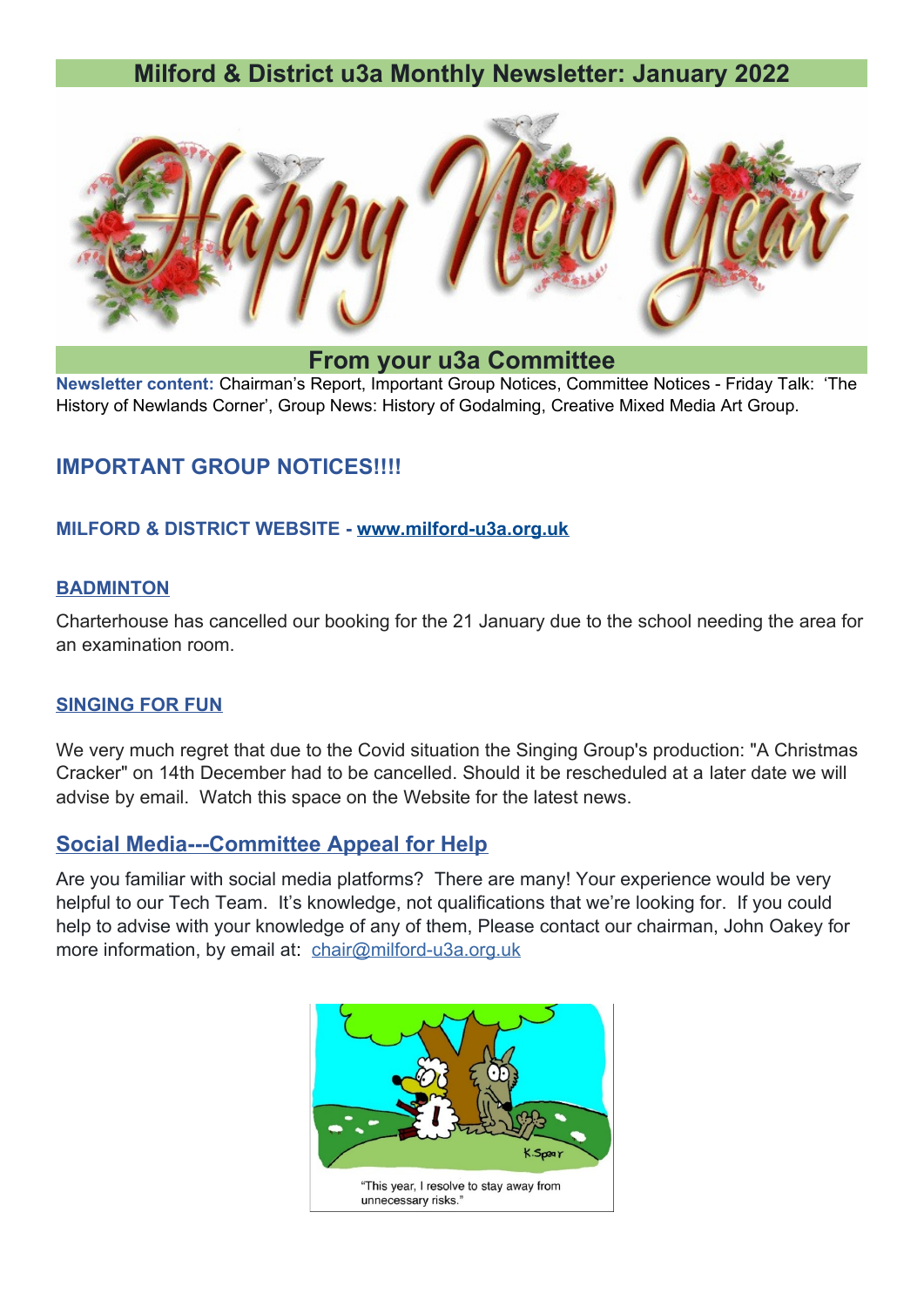## **Monthly Friday Afternoon Talk 14th January 2.00pm . at Milford Village Hall**

# **The History of Newlands Corner**

Newlands Corner is a popular beauty spot that commands some of the best views over the Surrey Hills. Trevor Brook is a local man and Hon Treasurer and Website Editor of the Albury History Society



**This Friday Meeting has been planned to take place at the Milford Village Hall, but in the uncertainty of the Covid situation it may have to take place online via Zoom. Check the Website for any updated news after receiving this newsletter. [www.milford-u3a.org.uk/what-we-do](http://www.milford-u3a.org.uk/what-we-do)**

> Publicity & Friday Speakers, Gillian Martin Phone 01483 429640 [publicity@milford-u3a.org.uk](mailto:publicity@milford-u3a.org.uk)

A couple were so disappointed at having to cancel the holiday they had booked in France, that the husband bought a huge map of the world and said to his wife, 'Take this dart and hit any place in the world on this map, and we will go there on holiday when all this is over.' The wife threw the dart and next year they will be on holiday at the back of the fridge.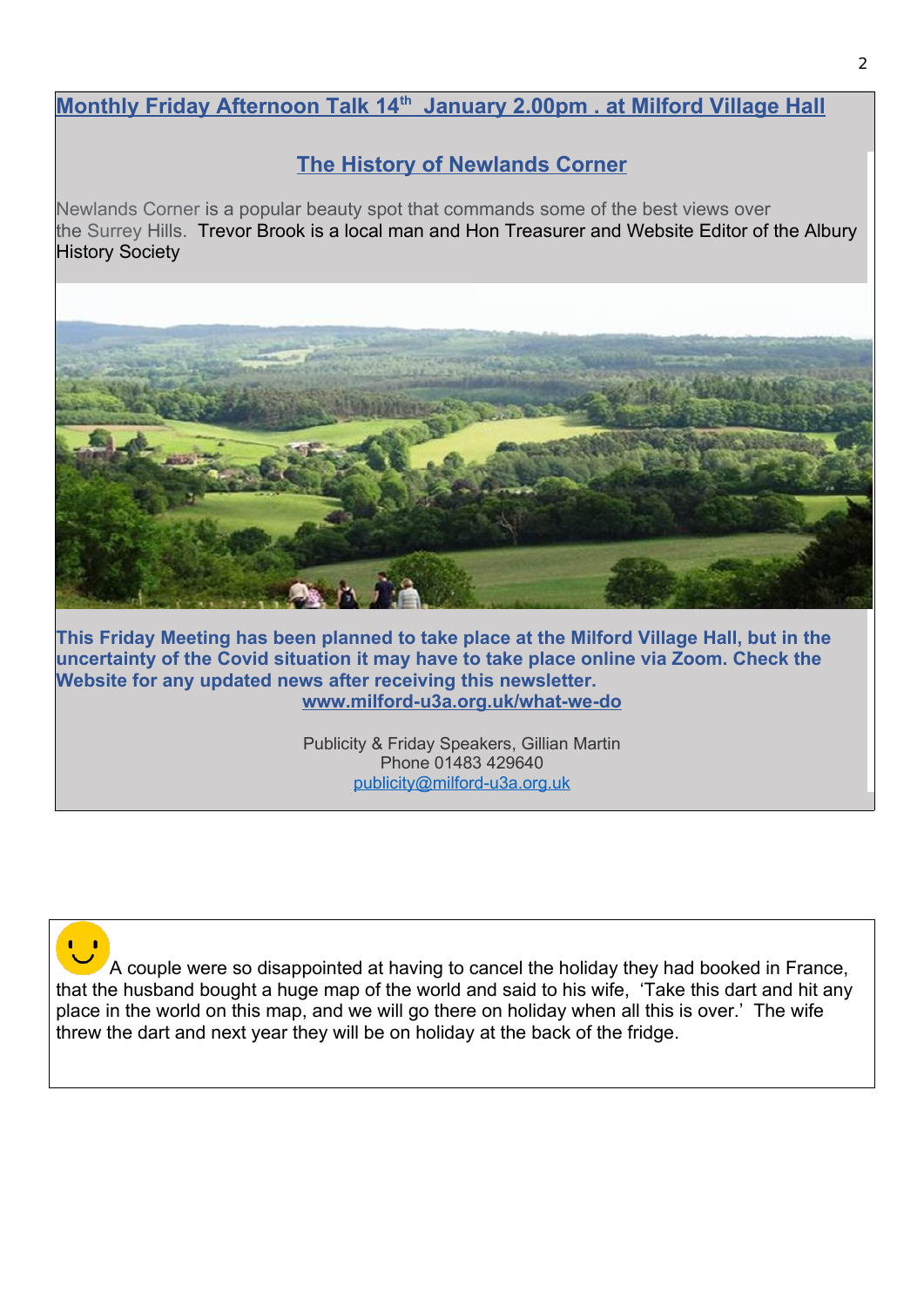### **Keeping Connected this Festive Season**

The u3a turns 40 years old in 2022 and is '*fit for the future!*' We will be celebrating this milestone with a packed programme of events running all year. u3as and members will have the opportunity to get involved in the celebrations and help raise the profile of our wonderful and vibrant organisation. Michaela Moody, Vice Chair and coordinator of the u3a 40th anniversary, says, "Our anniversary is about looking forward. 2022 is all about the future and what this offers to our members We want to make 2022 a year for everyone to remember

To keep the u3a community connected over the festive period,the team at the u3a NATIONAL NEWSLETTER will, like last year, be sending out extra newsletter on 1<sup>st</sup> January. So that you don't miss out, sign up now! [www.u3a.org.uk/news/newsletter](http://www.u3a.org.uk/news/newsletter)



As the u3a prepares to celebrate its 40th anniversary next year, members' magazine Third Age Matters will be talking to u3a founder Eric Midwinter. In the February edition, he discusses the origins of the selfhelp movement, battling ageist attitudes, and his lifelong love of Lancashire County Cricket, Manchester United and comedy.

The u3a National Newsletter is filled with information, stories and advice from across the U3A movement as well as advice on how to keep safe and occupied during this difficult time.

Eric Midwinter



**An East Indian fellow has moved in next door. He has travelled the world, has swum with sharks, wrestled with bears and climbed the highest mountain. It came as no surprise to learn that his name is Bindair Dundat.**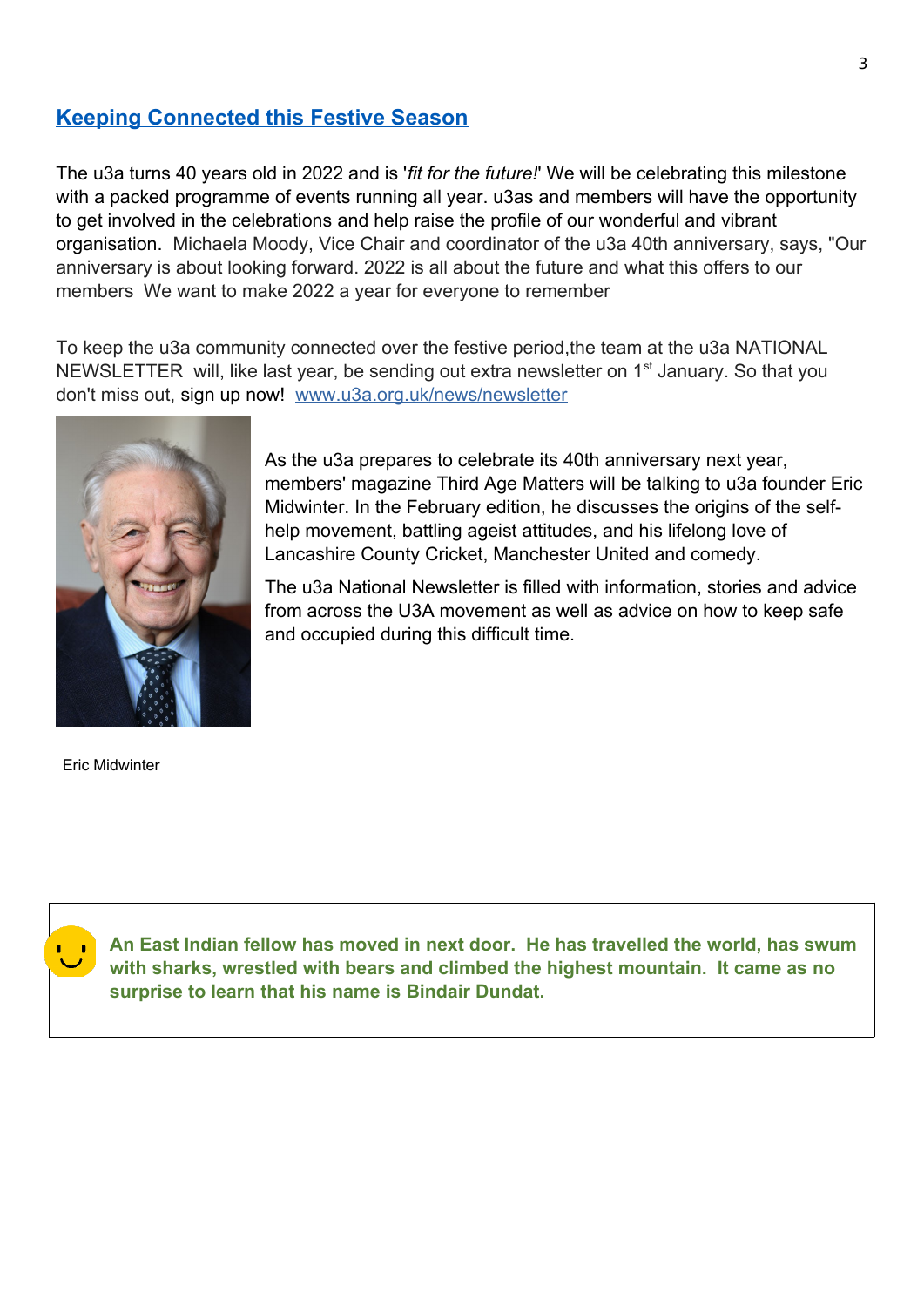## **The History of Godalming group**

This Group looks at all aspects of local history: from the Iron Age to the present.



Every other year we focus on a particular stage: Roman, Anglo-Saxon etc. These alternate with specific topics eg the Wey Navigation, Godalming pubs and Criminal Godalming.



The sessions are all held on zoom but there is still plenty of opportunity for questions and lively discussion. They are held on the third Wednesday of the month from 2.00 – 4.00pm.

There is even a tea break. One of two members have delivered short presentations on particular interests eg Bargate stone. The organiser, Ian Honeysett, is very keen to give members the opportunity to do so as it gives his voice a rest! [Ian-honeysett@milford-u3a.org.uk](mailto:Ian-honeysett@milford-u3a.org.uk)

## **Happy New Year!**

Something we all wish for, even more than we usually do at this time of the year.

Your Venue Secretary has been trying to keep the various venue clerks aware of cancelled meetings, while at the same time trying to keep our spaces available for when they **are** needed.

Your Speakers Organiser has been keeping the Milford Village Hall Talks available and also to be ready to change plans from face to face to making Zoom arrangements instead. In spite of all the new restrictions, our U3A members are still attending when they can.

Our u3a Leaders have had to shuffle their plans, their normal programmed meetings and their Christmas and New Year Celebrations. Some Groups have been able to attend face to face gatherings. Others have had find another way, or cancel Group meetings until safer times.

#### **So what can we look forward to in our Happy New Year of 2022?**

What we miss most is meeting up with friends and experiencing new activities together, so if some groups cannot meet face to face, can we think of other ways to continue to keep our Group communications going?

Churches, schools, businesses and other groups have had to think of new ways of doing what they do and u3a groups are finding new ways too to 'Learn, Laugh and Live'. Some art groups are working from home, and setting up exhibitions of their work at intervals on Zoom which has been invaluable. Other groups have taken phone videos to be shown online. If you would like to chat about how to use Zoom for your Group? Email [pam-brown@milford-u3a.org.uk](mailto:pam-brown@milford-u3a.org.uk)